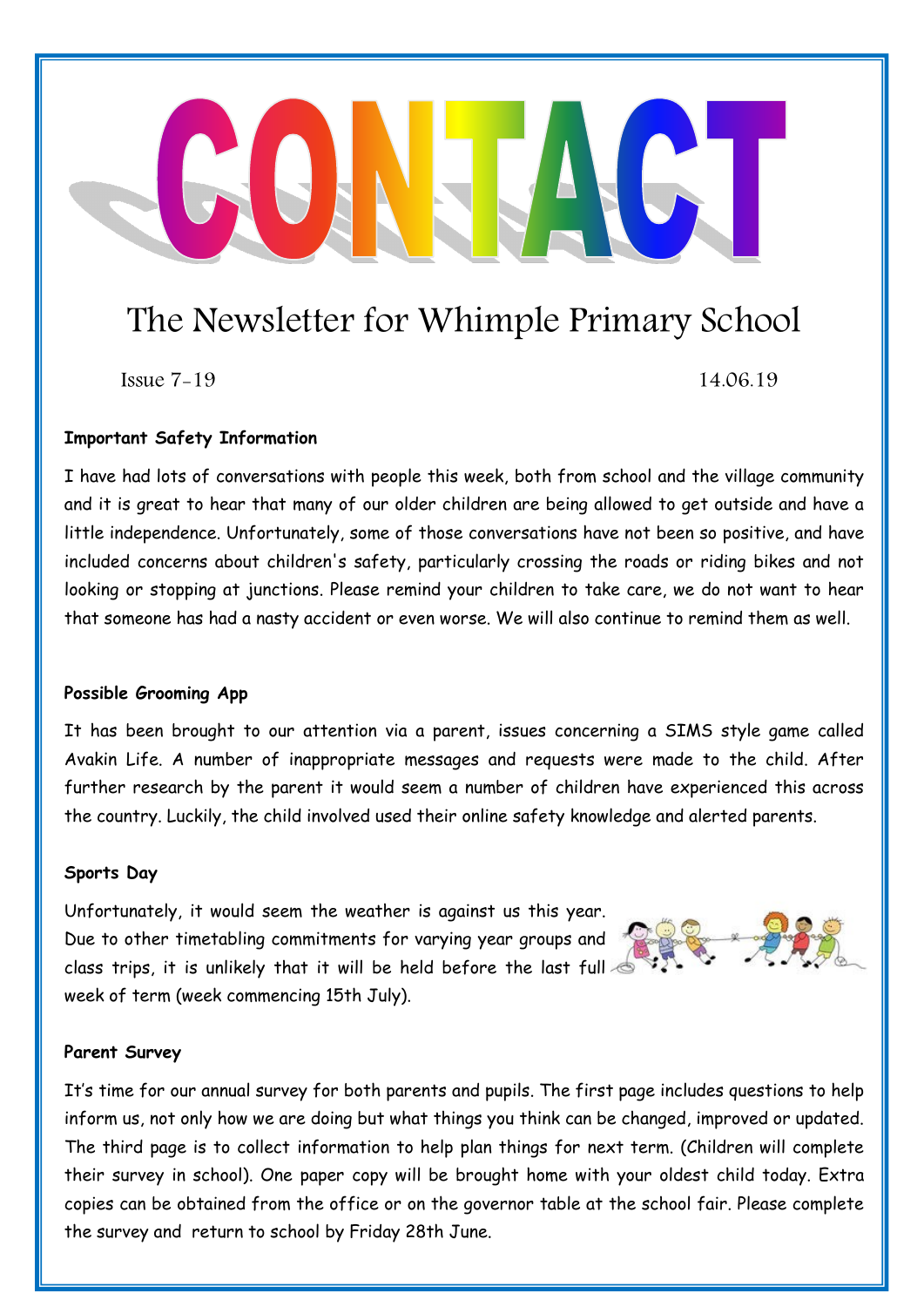

#### **Summer Fayre Raffle Tickets**

Tickets are £1 each and all profits go to Whimple Primary School. Some great prizes including entrance tickets for family days out, are being donated from local businesses.

To purchase a ticket please fill in the name and telephone number of the buyer in a box and collect their £1. Please return the completed (or part-completed) sheets and money to the school office by **Thursday 20th June** in labelled envelopes with total included.

One lucky child will have their name drawn prior to the day of the Fayre to receive a "Golden Ticket", entitling the winner to a free go at each stall/game, an ice-cream and a cake.

The remaining winning tickets will be drawn at the Fayre on Saturday 22<sup>nd</sup> June at 3:30pm.